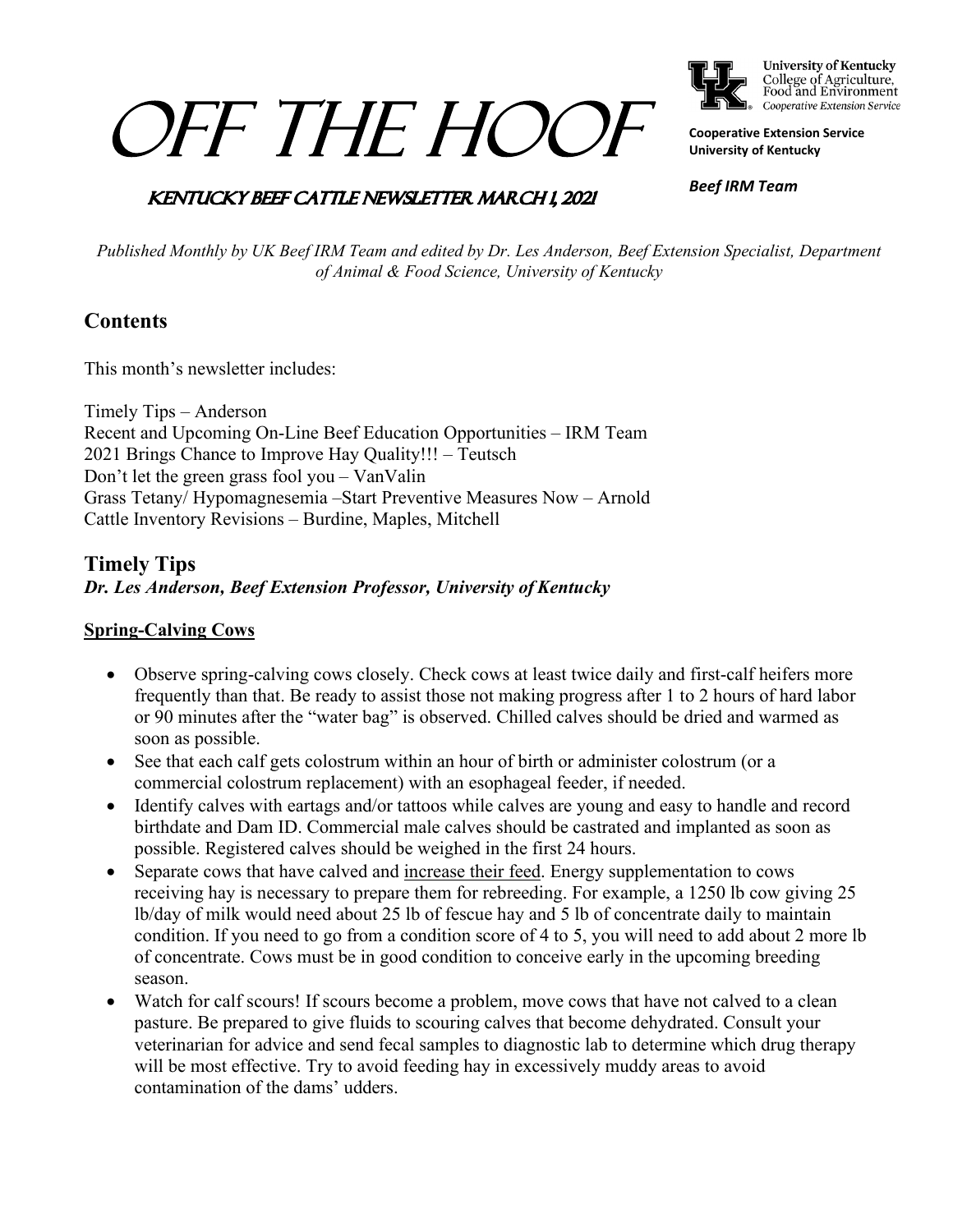- Continue grass tetany prevention. Be sure that the mineral mix contains high levels  $(\sim 15\%)$  of magnesium and that cows consume adequate amounts. You can feed the UK Beef IRM High Magnesium mineral.
- Plan to vaccinate calves for clostridial diseases (Blackleg, Malignant Edema) as soon as possible. You might choose to do this at the prebreeding working in late April or early May.
- Obtain yearling measurements on bulls and heifers this month (weight, height, pelvic area, scrotal circumference, ultrasound data, etc.) if needed for special sales. Heifers should be on target to be cycling by the start of the breeding season.
- Prepare bulls for the breeding season. Increase feed, if necessary, to have bulls in adequate condition for breeding. Obtain Breeding Soundness Evaluation (BSE) on bulls, even if they were checked last breeding season.
- Finalize plans for your spring breeding program. Purchase new bulls at least 30 days before the breeding. Order semen now, if using artificial insemination.

### **Fall-Calving Cows**

- Bull(s) should be away from the cows now!
- Plan to pregnancy check cows soon. You can also blood test for pregnancy as early as 30 days after bull removal.
- Creep feed calves with grain, by-products or high-quality forage. Calves will not make satisfactory gains on the dam's milk alone after about 4 mos. of age – since there isn't much pasture in March, fall calves need supplemental nutrition. Consider creep grazing on wheat pasture, if available. Calves can also be early weaned. Be sure that feed bunks are low enough that calves can eat with the cows.
- Calves intended for feeders should be implanted.
- Consider adding weight and selling your fall calves as "heavy" feeder calves. Keep them gaining!

#### **General**

- Repair fences, equipment, and handling facilities.
- If you have a dry, sunny day, use chain-link harrow to spread manure in areas where cattle have overwintered. This may be done in conjunction with renovation.
- Renovation and fertilization of pastures should be completed.
- Start thistle control. They can be a severe problem in Kentucky pastures. Chemical control must be done early to be effective.
- Watch for lice and treat if needed.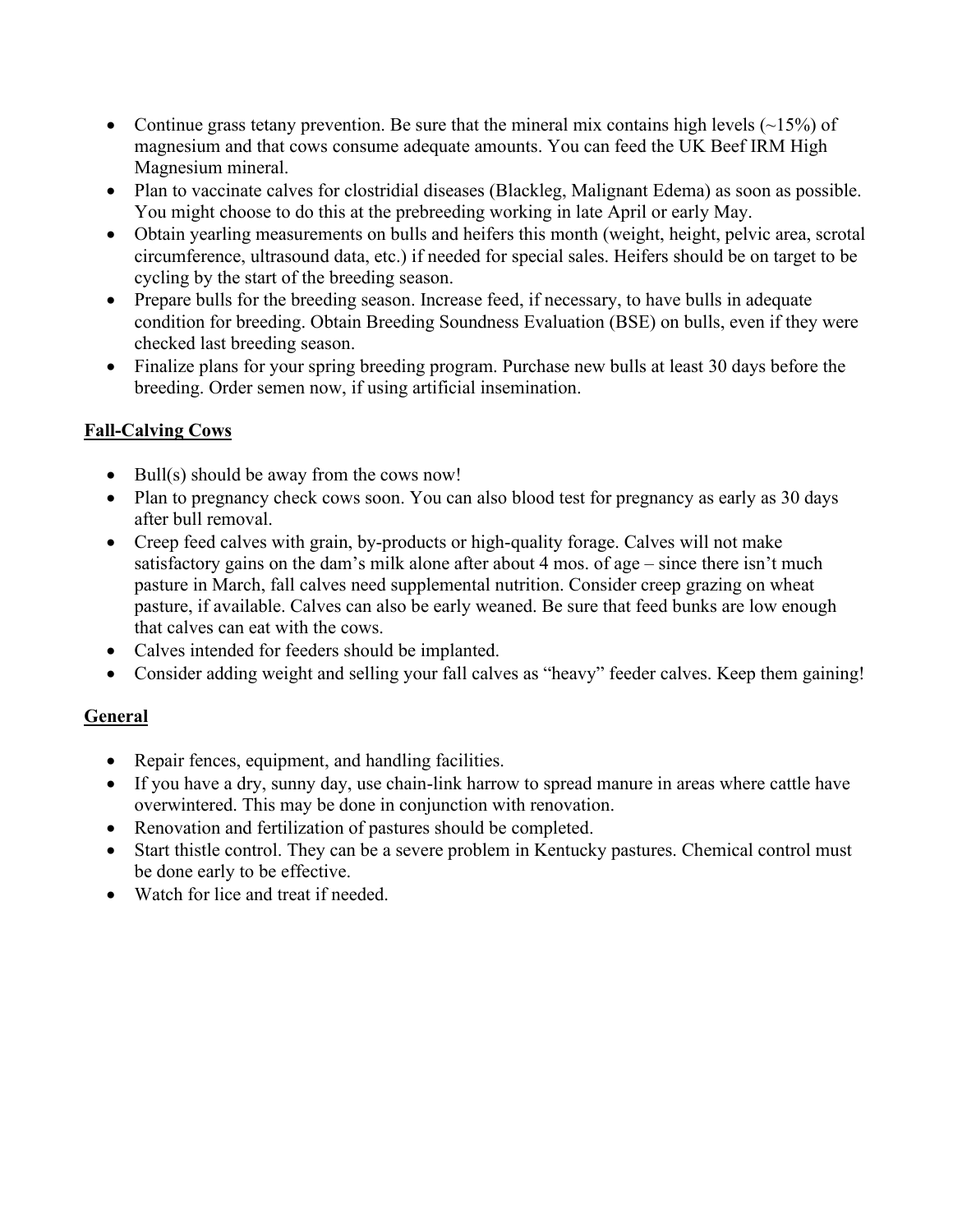# **Recent and Upcoming On-line Beef Education Opportunities** *Beef IRM Team, University of Kentucky*

| <b>Beef Minutes</b>             | Accurately comparing feed costs on a price per unit basis - VanValin<br>Changes to the UK Beef IRM Mineral – VanValin                                                                                                                            |
|---------------------------------|--------------------------------------------------------------------------------------------------------------------------------------------------------------------------------------------------------------------------------------------------|
| <b>Beef Bits Podcast</b>        | Episode 10. Kentucky Cattlemen's Association with Dr. Lehmkuhler and<br>Dave Maples, Executive Secretary of the Kentucky Cattlemen's<br>Association.                                                                                             |
| Reaching Out While<br>Locked In | February 2. Preparing for Calving - Drs. Anderson and Bullock, UK<br><b>February 16.</b> Weed Management for Pastures – Dr. J. D. Green<br>March 2. Targeted Feeding – Drs. Lehmkuhler and VanValin<br>March 16. Forage Management – Dr. Teutsch |

To access this and other excellent beef educational content, visit our Facebook Page (facebook.com/KyBeefIRM) and/or on the Department of Animal & Food Science YouTube page [\(https://www.youtube.com/channel/UCu4t18Zo2E\\_4\\_DBBELPjPMg\)](https://www.youtube.com/channel/UCu4t18Zo2E_4_DBBELPjPMg). Subscribe to the AFS YouTube page and click the notifications bell to receive a notification whenever we publish new beef education content. Beef Bits can also be accessed on the podcast website ([https://www.podbean.com/media/share/pb-meqic](https://www.podbean.com/media/share/pb-meqic-e6f8f1?utm_campaign=u_share_ep&utm_medium=dlink&utm_source=u_share)[e6f8f1?utm\\_campaign=u\\_share\\_ep&utm\\_medium=dlink&utm\\_source=u\\_share\)](https://www.podbean.com/media/share/pb-meqic-e6f8f1?utm_campaign=u_share_ep&utm_medium=dlink&utm_source=u_share).

#### **2021 Brings Chance to Improve Hay Quality!!!** *Chris Teutsch, UK Research and Education Center at Princeton*

Recently I presented a summary of ten years of hay testing results from the Kentucky Department of Agriculture's forage testing program. This sample set included more than 14,000 hay samples. The full presentation can be viewed on the [KYForages YouTube Channel.](https://youtube.com/playlist?list=PLrq6psn95pUwwqBBJyl8fZKbmz2Gpfqfy)



The results of this analysis showed that only 12% of the samples tested would meet the energy requirements of a lactating brood cow (Figure 1). This is an important finding for a cow-calf state like Kentucky since reproductive efficiency is so closely associated with body condition.

**Practical Considerations for Improving Hay Quality**

*Figure 1. Proportion of hay samples tested at the Kentucky Department of Agriculture over a ten-year period (2007-17) that would meet the energy (total digestible nutrients) requirement of various classes of beef cattle. Only 12% of these samples would meet the energy requirements of a lactating brood cow!*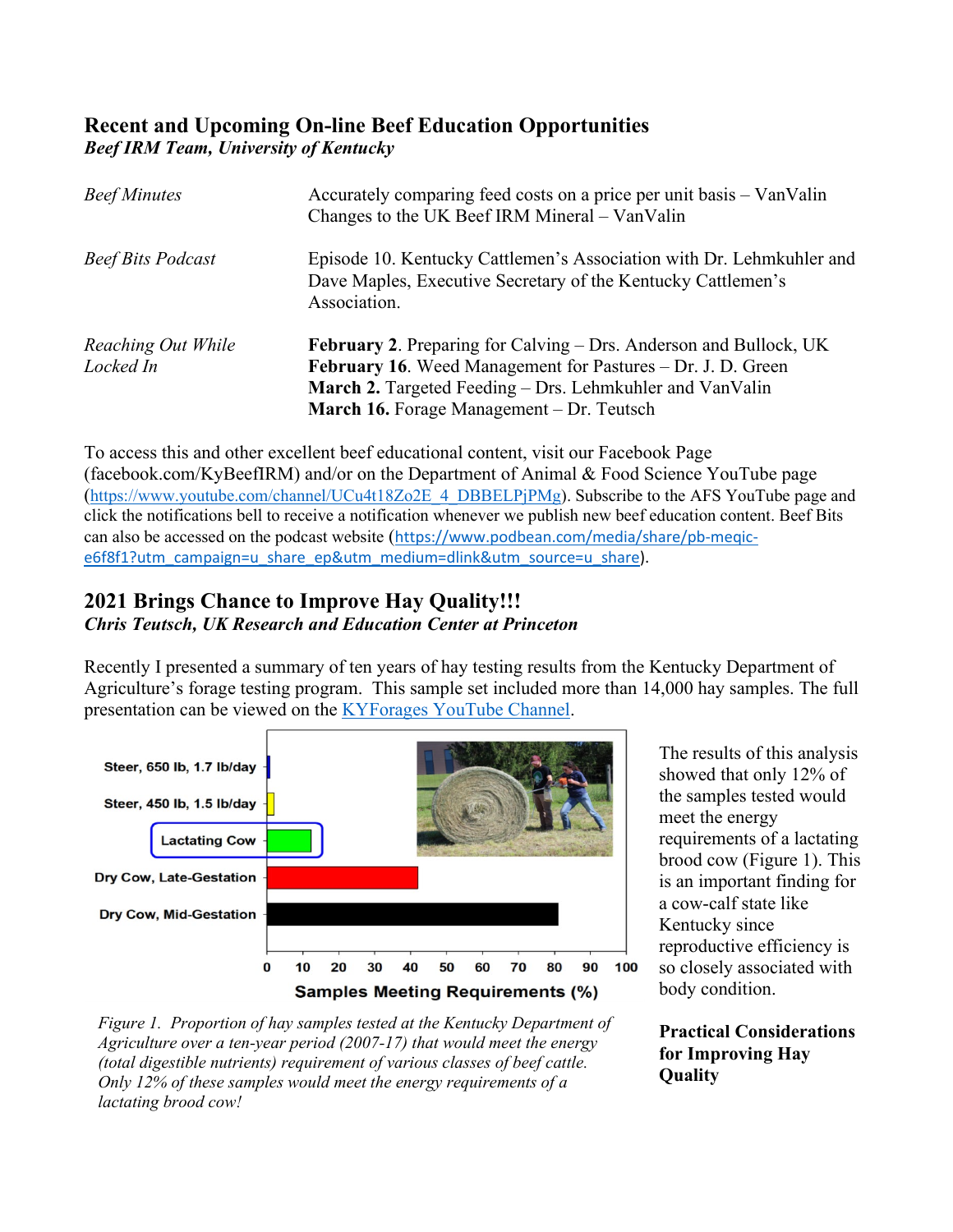Grazing is the most economical way to harvest forage and we should strive to extend our grazing season. Our ag economists tell us that about 300 days of grazing is the sweet spot in terms of profitability for most cow-calf operations in the state. This leaves us with 2 to 3 months that we need to feed hay. To optimize reproductive efficiency, it is essential that hay fed will maintain adequate condition on cows OR that poor quality hay is supplemented appropriately. Although hay season seems like a longtime away, it will be sooner than you think. So, 2021 brings us yet another chance to improve hay quality. Below you will find a list of practical considerations that will help you get this done.

- *Fertilize and lime according to soil test*. A balanced fertility program is essential for optimizing hay production. Phosphorus, potassium, and lime should be applied according to soil test results. Avoid using "complete" fertilizers such as 10-10-10. In hay production, these fertilizers commonly over apply phosphorus and under apply potash. More information on soil sampling can be found in [AGR-252, Soil Sampling Hayfields](http://www2.ca.uky.edu/agcomm/pubs/AGR/AGR252/AGR252.pdf)  [and Pastures.](http://www2.ca.uky.edu/agcomm/pubs/AGR/AGR252/AGR252.pdf)
- *Apply nitrogen early to promote rapid spring growth.* Applying 80 lb N/A in mid- to late March will promote early growth in hay meadows, resulting in higher first harvest yields.
- *Harvest at the boot stage*. The single most important factor impacting forage quality is stage of maturity at harvest. Hayfields should be mowed as soon as the grass reaches the boot-stage. By making the first cutting in a timely manner, we will have time to make a leafy second cutting just prior to the summer months.

| <b>Stage of Maturity</b> | <b>Crude Protein</b> | <b>Dry Matter Intake</b> | <b>Digestibility</b> | <b>Average Daily</b><br>Gain |
|--------------------------|----------------------|--------------------------|----------------------|------------------------------|
|                          | %                    | lb/day                   | %                    | lb/day                       |
| Late boot                | 13.8                 | 13.0                     | 68                   | 1.39                         |
| Early bloom              | 10.2                 | 11.7                     | 66                   | 0.97                         |
| Seed forming             | 7.6                  | 8.6                      | 56                   | 0.42                         |

Table 1. Impact of stage of maturity on the crude protein, dry matter intake, digestibility and average daily gain of stocker calves.

*Adapted from [AGR-62, Quality Hay Production](http://www2.ca.uky.edu/agcomm/pubs/agr/agr62/agr62.pdf) by G.D. Lacefield, J.C. Henning, M. Collins and L. Swetnam. UK Cooperative Extension Service, Lexington.* 

- *Mow early in day*. Some studies have shown that sugars tend to highest in late afternoon, making this the optimal time of day to cut. However, in high rainfall environment like Kentucky, maximizing curing time is the highest priority. Therefore, hay should be mowed in mid to late morning after the dew has dried off.
- *Use mower-conditioner.* Conditioning the stems allows for moisture to escape at a faster rate. This shortens curing time and improves your chances of avoiding rain. Conditioning is especially important on first cutting grasses, summer annual grasses, and legumes, all of which tend to have larger stems.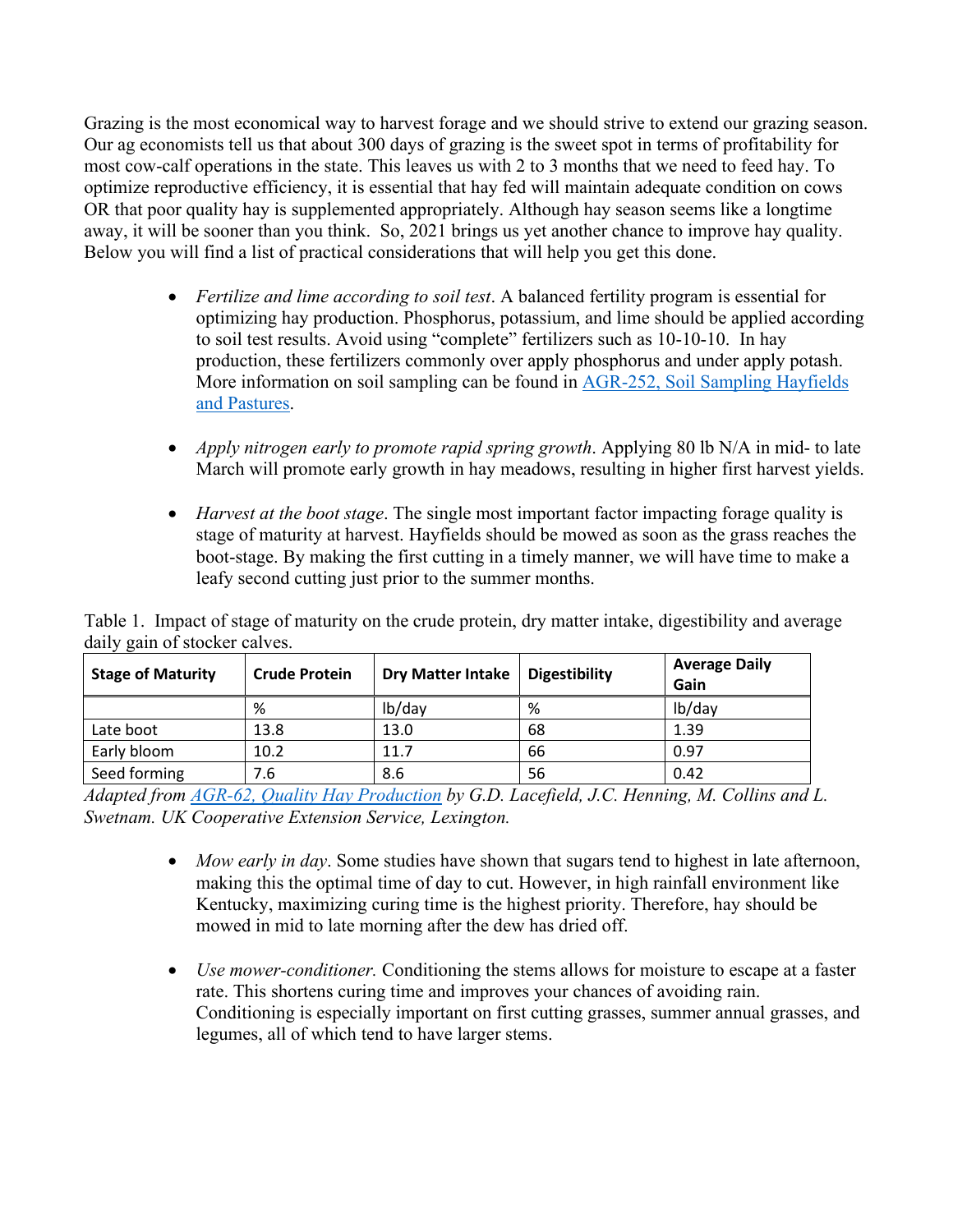- *Set swath on mower-conditioner to the widest possible setting*. Maximizing the swath width decreases curing or wilting time by exposing a larger portion of the forage to direct sunlight.
- *Rake or ted at 40-50% moisture content*. Raking and tedding the forage while it is still pliable helps to reduce leaf loss and maintain forage quality. Once the moisture content is below 40%, leaf loss increases, especially in legumes such as alfalfa and clover.
- *Bale at 18-20% moisture*. Baling in this moisture range inhibits mold growth and reduces heating. Avoid baling hay that is excessively dry due to high levels of leaf loss and hay that is above 20% moisture due to heating and potential hay fires.



Figure 2. This hay was baled above the 18-20% moisture range and has reached an internal temperature of more than 150 degrees Fahrenheit. Heating damages protein making it unavailable to the animal. If stored in a tightly packed hay barn, this bale could start a hay fire.

> • *Store under cover and off the ground*. Protecting hay from weathering helps to reduce dry matter losses and maintain forage quality. Much of the weathering damage is a result of the hay bale wicking moisture up from the ground. So, storing hay off the ground on a stone pad can greatly reduce deterioration.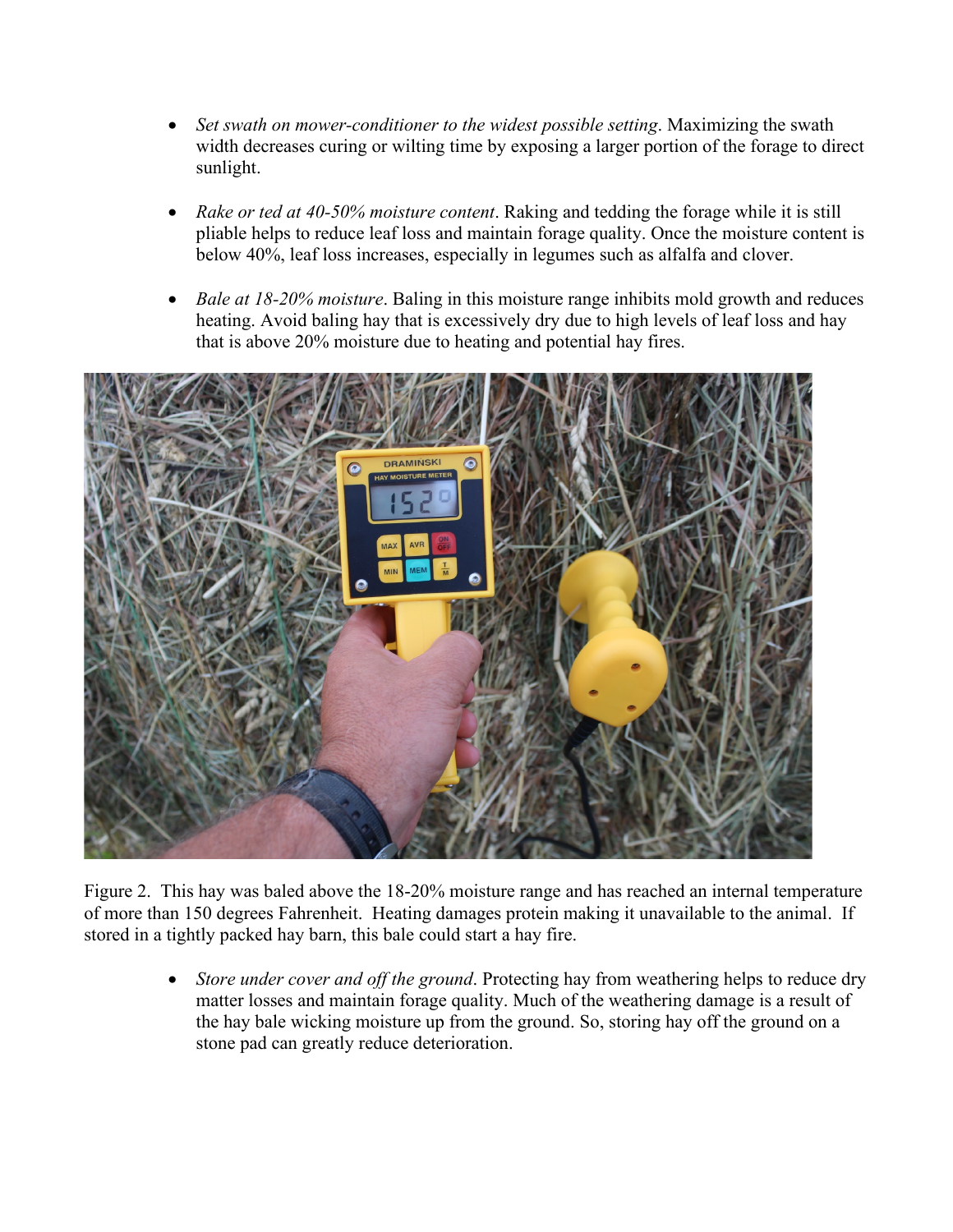- *Do not cut hay fields too close*. If not properly adjusted, disc mowers can cut very close to the soil surface and this can cause significant as damage to cool-season grass stands. Do NOT mow perennial cool-season grass stands closer than 3-4 inches.
- *Apply nitrogen following the first cutting*. Following a timely first harvest, apply 60 lb N/A to stimulate regrowth. With adequate rainfall, a second harvest can be made approximately 30 days after the first harvest.
- *Allow hayfields to go into summer with some regrowth*. Make sure to allow cool-season hayfields to go into summer with at least 5-6 inches of regrowth. This will shade the crown of the plant, moderating its temperature, and reduce soil moisture losses.
- *Apply nitrogen in late summer*. As the temperatures moderate in late summer and early fall, apply 60 lb N/A to stimulate fall growth. This growth can be grazed or harvested as needed.
- *Allow plants time to replenish carbohydrates in the fall*. Make sure and time fall hay cuttings to allow stand to regrow and replenish their carbohydrates prior to winter dormancy.
- *Test hay and supplement accordingly*. Testing hay allows you to gauge how well you plan worked and provides you the information needed to develop a supplementation strategy that will keep condition on cows. For more information on hay testing see [AGR-](http://www2.ca.uky.edu/agcomm/pubs/AGR/AGR257/AGR257.pdf)[257, Hay Sampling: Strategies for Getting a Good Sample.](http://www2.ca.uky.edu/agcomm/pubs/AGR/AGR257/AGR257.pdf)

I realize that you probably won't be able to implement all these recommendations, but I would like to challenge you to choose just 2 or 3 things from this list, write them done on the on the sheet at the end of this article, and hang it on your refrigerator door so that you will see them every day. If you are anything like me, without goals and reminders, it won't get done! Last tip for this month, make sure that one of your goals is to cut at the late boot for early head stage since this is the single most important factor impacting forage quality!

#### **FORAGE MANAGEMENT TIPS**

| $\checkmark$ Interseed legumes into pastures using a no-till drill.                       |
|-------------------------------------------------------------------------------------------|
| $\checkmark$ Continue hay feeding to allow pastures to rest and spring growth to begin.   |
| $\checkmark$ Seed cool-season grass and legumes by mid-March.                             |
| $\checkmark$ Smooth and reseed hay feeding areas.                                         |
| $\checkmark$ Graze pastures that have been overseeded with clover to control competition. |
| $\checkmark$ Provide free-choice high magnesium mineral to prevent grass tetany.          |
| $\checkmark$ Make plans to attend one of the Kentucky Fencing Schools in April.           |
|                                                                                           |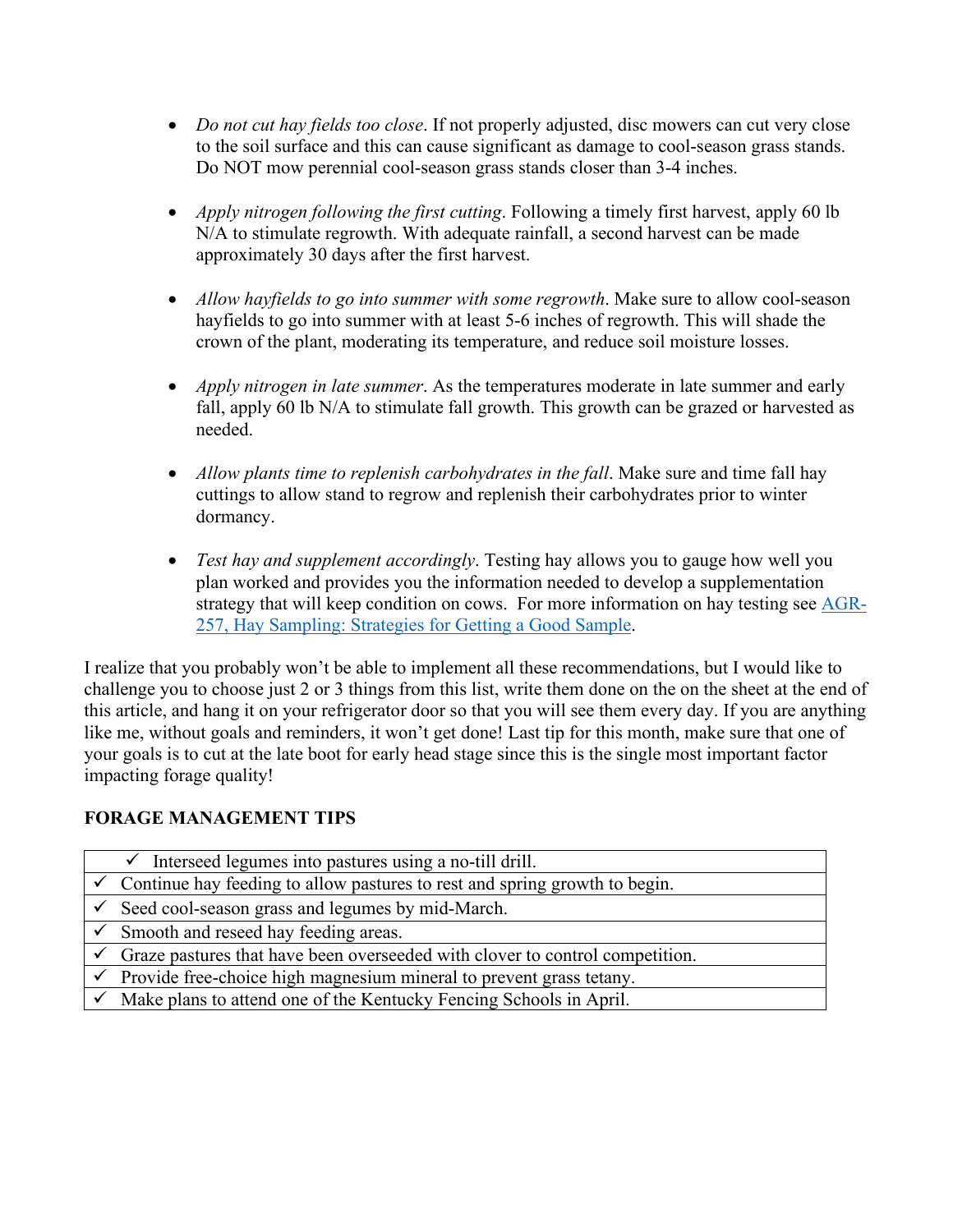#### **GOALS for IMPROVING Hay Quality in 2021**

*I will implement the following practices to improve my hay quality in 2021 growing season.* 



#### **Don't let the green grass fool you** *Dr. Katie VanValin- Assistant Extension Professor- University of Kentucky.*

Perhaps it was the full season worth of winter weather we got in one-week last month, or the above average temperatures that followed, but either way we are rounding the bend and spring will be here before we know it. One of the things I love most about spring is that along with the warmer temperatures and longer days, inevitably comes greener pastures. However, the growth we see out in our pastures during the early spring can often be deceiving from a nutrient standpoint.

The problem that we can run into is that there simply is not enough forage available, and the forage that is high in moisture. When we turn cows out to early, they can exert more energy searching for the next mouthful then they are consuming, since most of every mouthful is water. This is especially critical for spring-calving cows. At this time, cows have either or will be transitioning from late gestation to lactation which represents the time when a cow's maintenance nutrient requirements are at their highest throughout the production cycle. This is not the time to let cows slip into an energy deficit and lose condition.

If cows lose condition during early lactation when their maintenance nutrient requirements are high, it is often difficult to recover that condition prior to breeding. It is a much better plan to ensure cows are in good body condition prior to calving and maintain adequate condition through breeding. Research has shown the reproductive performance is decreased when cows reach a BCS of 4, so it is critical to the performance and efficiency of the cow herd that cows maintain a BCS of 5-6.

For example, a cow in early lactation with a BCS of 4 consuming fresh cool-season forages would be able to consume enough forage to meet her maintenance requirements. If we tried to improve the BCS of this cow by ¾ of a BCS (approximately 75 lbs) now that fresh forage is only providing about 70% of her energy requirement. So, in this scenario even if available forage was not the limiting factor, supplementation would still be needed to improve body condition. It can also be helpful to manage older or thin cows separately from the rest of the herd, allowing them to receive the extra nutrition they require without overfeeding the rest of the herd.

Although it is tempting to turn cows out to grass early, remember that doing so may limit cowperformance. This can also cause undue stress on forages, ultimately hurting our stands, and creating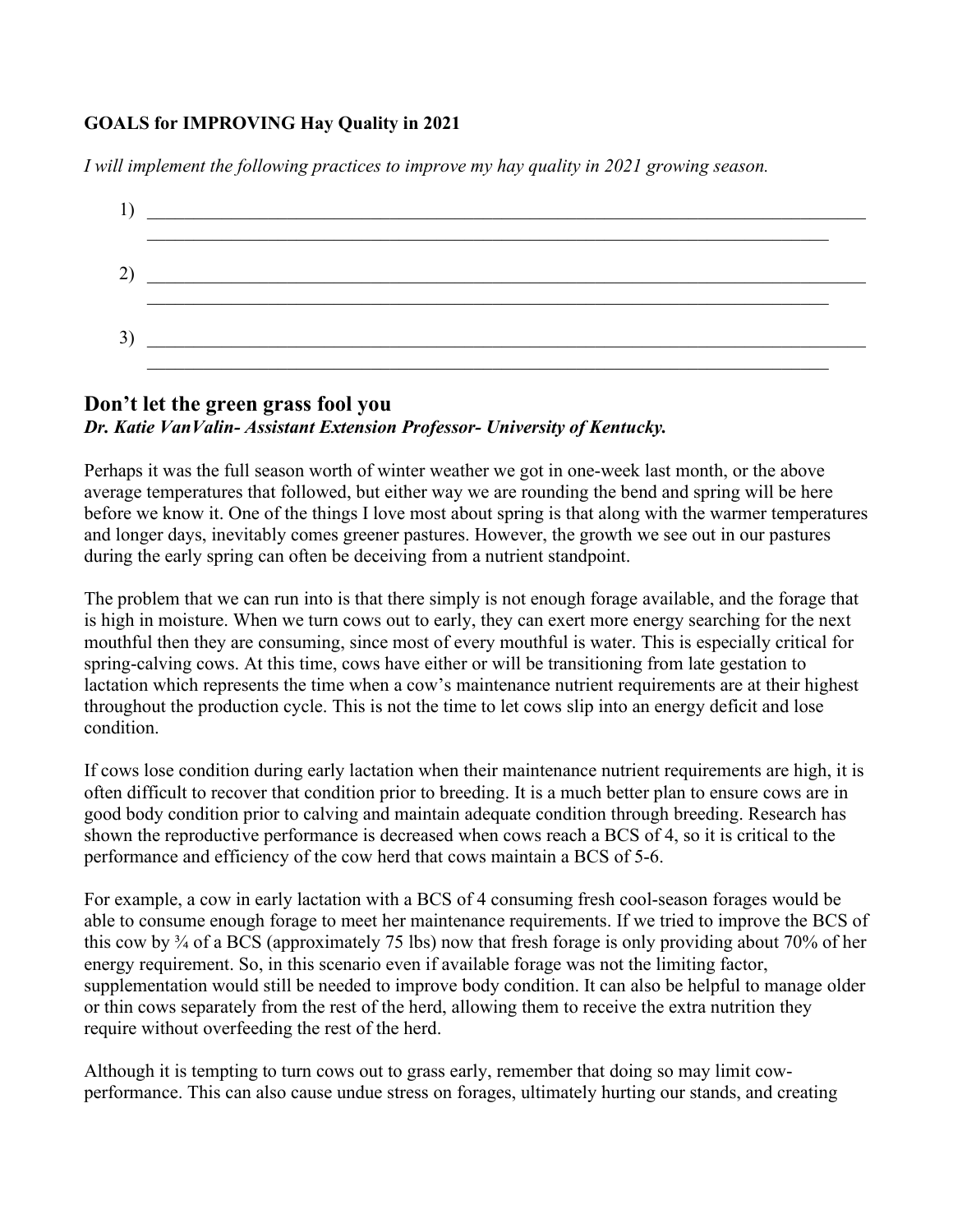opportunity for opportunistic weeds to encroach. Evaluate the forages in your pasture and let grass growth dictate when cows are turned out as opposed to a date on the calendar.

The bottom line here is don't let spring fever set in early by turning cows out onto fresh grass that may not meet all the nutritional demands of the herd. Continue to evaluate BCS of the herd and allow this to guide nutrition and management decisions as mother nature transitions from winter to spring, and cows transition from gestation to lactation.

# **Grass Tetany/ Hypomagnesemia –Start Preventive Measures Now**

#### *Dr. Michelle Arnold, Ruminant Extension Veterinarian, University of Kentucky Veterinary Diagnostic Lab*

*A special thanks to Dr. Jeff Lehmkuhler for his contributions to this article.*

#### **What is "Grass Tetany" and when are cattle most likely to have it?**

Grass tetany, also known as spring tetany, grass staggers, wheat pasture poisoning, winter tetany or lactation tetany, is a condition resulting from a low level of magnesium (Mg) in the blood. Maintenance of blood magnesium depends on the amount obtained from the daily diet since the magnesium present in teeth and bones and is not easily mobilized in times of need. Magnesium is required for proper nerve and muscle function so low levels in the blood result in "tetanic spasms" where muscles contract uncontrollably. The disorder in an adult cow begins with separation from the herd and going off feed. The ears are often erect and twitching and the cow is alert, hyperexcitable and may be aggressive. The symptoms quickly progress to muscle spasms, convulsions, difficulty breathing, and death. Often the affected animal is found dead with evidence of thrashing and struggle on the ground around her. Deficiencies occur most often in beef cows when they are nursing a calf and grazing young, green grass in early spring. Fast-growing spring pastures are high in potassium  $(K^+)$  and nitrogen  $(N^+)$  and low in magnesium ( $Mg^{++}$ ) and sodium ( $Na^{+}$ ) ions. Affected cattle often have low blood calcium concurrently. Fall calving cows may also experience grass tetany during the winter months.

#### **Will Feeding Plain White Salt to Cows Prevent Grass Tetany?**

This claim is shared every spring and, indeed, there are producers who do not have grass tetany that only feed salt. How can that be? Simply put, for some producers, the minerals available in their soils and forages are enough to meet the nutritional needs of their cows. Regional soil types, soil fertility, diverse forage species and differing cattle requirements based on age and stage of lactation result in different mineral needs for grazing livestock on every farm. A blanket recommendation to just feed salt ignores these factors and oversimplifies a very complex situation. Trace minerals such as copper, selenium, and zinc are all essential nutrients vital for proper growth, production, and immune system function. Trace mineral deficiencies are very common and predispose animals to serious and sometimes fatal disease conditions. Commercial trace mineral mixes are formulated to meet the needs of cattle, including their daily need for salt. Because interactions occur between all the various metals, minerals, and other elements in the diet, optimal amounts of all elements are essential for proper nutrition.

Several complex factors are in play for magnesium to be absorbed through the rumen (stomach) wall and into the blood. Primarily there is a "pump" mechanism that actively moves the dissolved "soluble" form of Mg across the rumen wall to the bloodstream. If potassium in the rumen is high and sodium is low, this setup changes the electrical potential needed to drive the pump. Research has shown that the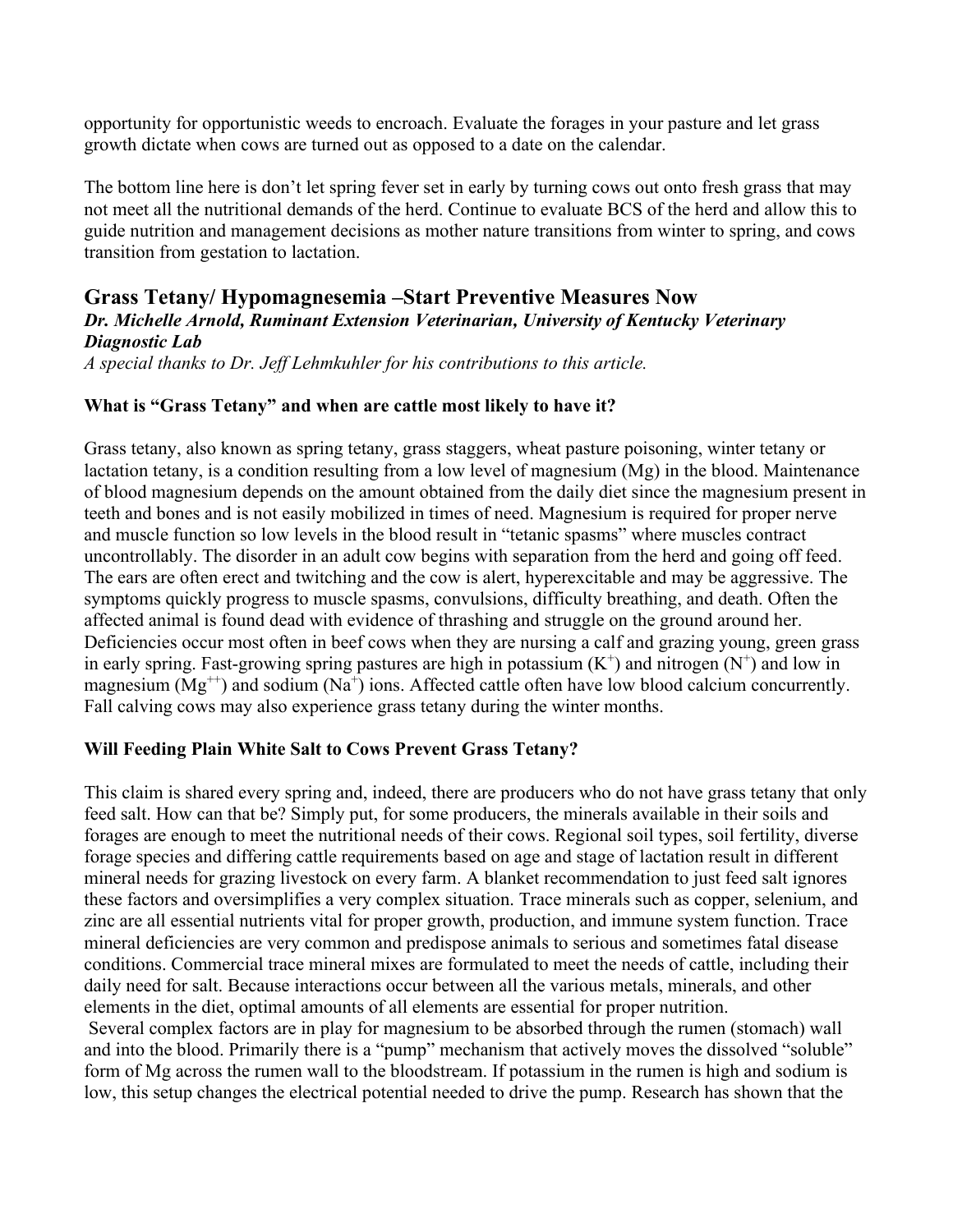negative effects of high potassium in early spring grass cannot be overcome by simply adding more sodium in the form of salt. In fact, too much salt will increase urination and cause magnesium to be lost in urine. Salt, as with any substance, can be dangerous and even fatal at high levels. Fortunately, a second, "passive transport" system for Mg exists which is not influenced by potassium. This transport system only works when soluble Mg in the rumen fluid is high and Mg will then flow into the bloodstream without having to be pumped. High magnesium mineral mixes prevent grass tetany by increasing the amount of dietary magnesium concentration in the rumen, allowing this passive movement of Mg to take place.

#### **Does Grass Tetany Only Occur in the Spring?**

No! "Winter tetany" in beef cattle is caused by consumption of a diet low in energy and an insufficient intake of magnesium, usually over winter. It may also be observed when feeding wheat or rye baleage since these forages are often high in potassium and nitrogen but low in magnesium. Affected cattle have borderline low blood magnesium concentration then clinical signs of grass tetany are triggered by a stressor such as a severe cold snap.



**Hypomagnesemia is often referred to as an "iceberg" disease because only a few clinical cases occur but there are many unobserved or subclinical cases that may become problems after a stressful event such as a weather change.**

**How Can Grass Tetany Be Prevented?** Prevention is based on providing magnesium in the diet during times when conditions are right for grass tetany. If the active transport pump is driving magnesium across the rumen wall, grass tetany problems should not develop. However, when factors prevent this pump from working (for example, high levels of  $K^+$  in lush spring grass), the second or "backup" pathway depends on increasing levels of magnesium in the diet. **Supplementation with high magnesium mineral should begin at least 30 days prior to calving.** Cows require magnesium daily or 4 ounces per day of a 12% magnesium mineral mix, especially during the late winter and early spring if pregnant or lactating. The keys to using a free-choice trace mineral product are to ensure cattle have access to mineral 100% of the time, use a palatable, quality product and make sure they are consuming it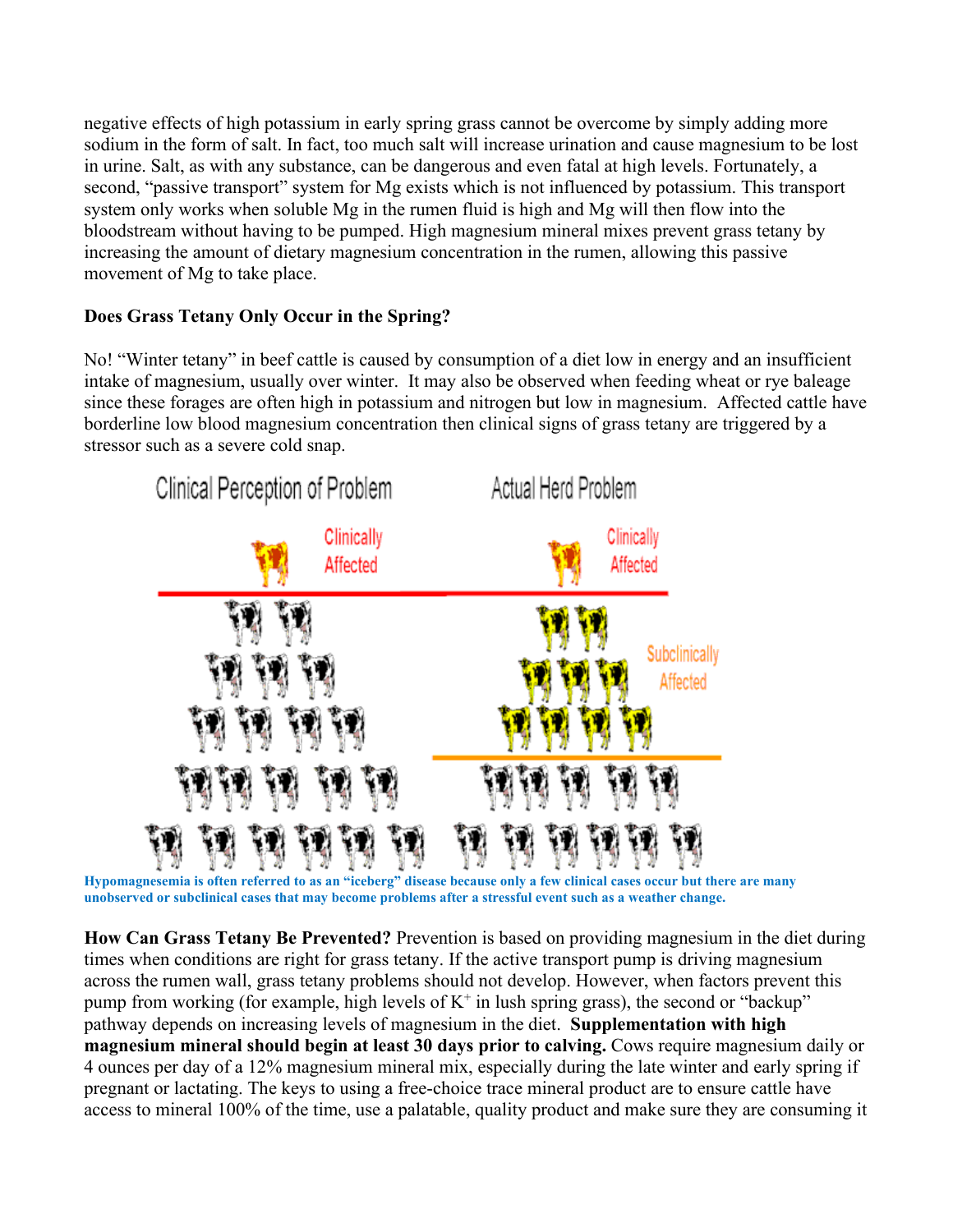at the expected level. Remember a 50-pound bag of hi-mag mineral to be fed at 4 ounces per head per day will only last 4 days in a 50 cow herd. If the cows have calves that also eat mineral, a bag may only last 3 days. Mineral feeders should not be allowed to be empty because consistent intake is important for clinical disease prevention. Provide adequate access for cows and calves, for example 1 mineral feeder per 15 cow/calf pairs. Do not offer additional loose salt, salt blocks, or sources of salt at the same time! High magnesium mineral may be discontinued in late spring once the grass is more mature, the water content of the forage is decreased, and daily temperatures reach at or above 60°F.

**Does the form of magnesium used in the mineral matter?** Absolutely. The feed industry utilizes magnesium oxide (MgO) to supply magnesium but there is tremendous variation in quality and bioavailability. Magnesium oxide is bitter and unpalatable to beef cattle. Recently the UK Beef IRM mineral recommendations were updated to reflect current market conditions. The more palatable form of magnesium known as "prilled MagOx" has been removed from the Beef IRM mineral guidelines because it is unavailable at the present time.The granular or powder magnesium oxide has a greater surface area resulting in the potential for a decrease in palatability, therefore the magnesium oxide level was reduced to 12% from the previous recommendation of 14%. UK Beef Integrated Resource Management (IRM) mineral recommendations for free choice supplements for grazing beef cattle now include 15% salt and 12% magnesium in the complete mineral mix and all magnesium from magnesium oxide (no dolomitic limestone or magnesium mica). These complete mineral mixtures also supply the necessary sodium in the form of salt to aid in combatting high potassium intakes. Consumption should be monitored because cattle will not eat enough trace mineral if using poor quality products or if any additional free-choice salt is available. Only put out 1-2 weeks' worth of mineral at a time. If feeding grain to cattle, MagOx can be added to grain to ensure magnesium consumption. For example, with approximately 60% Mg in MagOx and if feeding 2 lbs grain / cow, then adding 50 lbs MagOx / ton of feed will provide about 14 g Mg to the cow.

**Are there management changes that reduce the risk of grass tetany?** Yes. These include: 1) Soil test and apply fertilizer based on soil test results and use no more potassium than recommended since grasses are "luxury" consumers of potassium; 2) Legumes are high in magnesium and will help offset the problem although their growth is slow in late winter; 3) Offer hay to cattle on lush pasture during susceptible periods or limit grazing time to 2-3 hours per day to slow the rate of passage through the digestive tract and allow more time for magnesium absorption; 4) Graze the less susceptible or nonlactating animals (heifers, dry cows, stocker cattle) on the highest risk pastures. Be aware that the use of poultry litter as a feed supplement or fertilizer has frequently been associated with an increased incidence of grass tetany.

In summary, increasing magnesium intake by providing a free choice, high magnesium trace mineral mix and no alternative forms of salt, and meeting energy needs with good quality forage or supplemental feed are necessary to prevent development of grass tetany. Both are exceptionally important when moving from winter rations to young spring grass pasture, especially in early lactation cows. Grass tetany is considered a true veterinary emergency requiring prompt treatment with magnesium to prevent death. Response to therapy is not always good and depends largely on the length of time between onset of symptoms and treatment. Cattle that do recover take at least an hour which is the time it takes for magnesium levels to return to normal. Many of these cows will relapse and require more treatment within 12 hours. Administering oral magnesium gel once the animal has regained good swallowing reflexes, drenching with magnesium oxide or magnesium sulfate, or administering a Mg enema will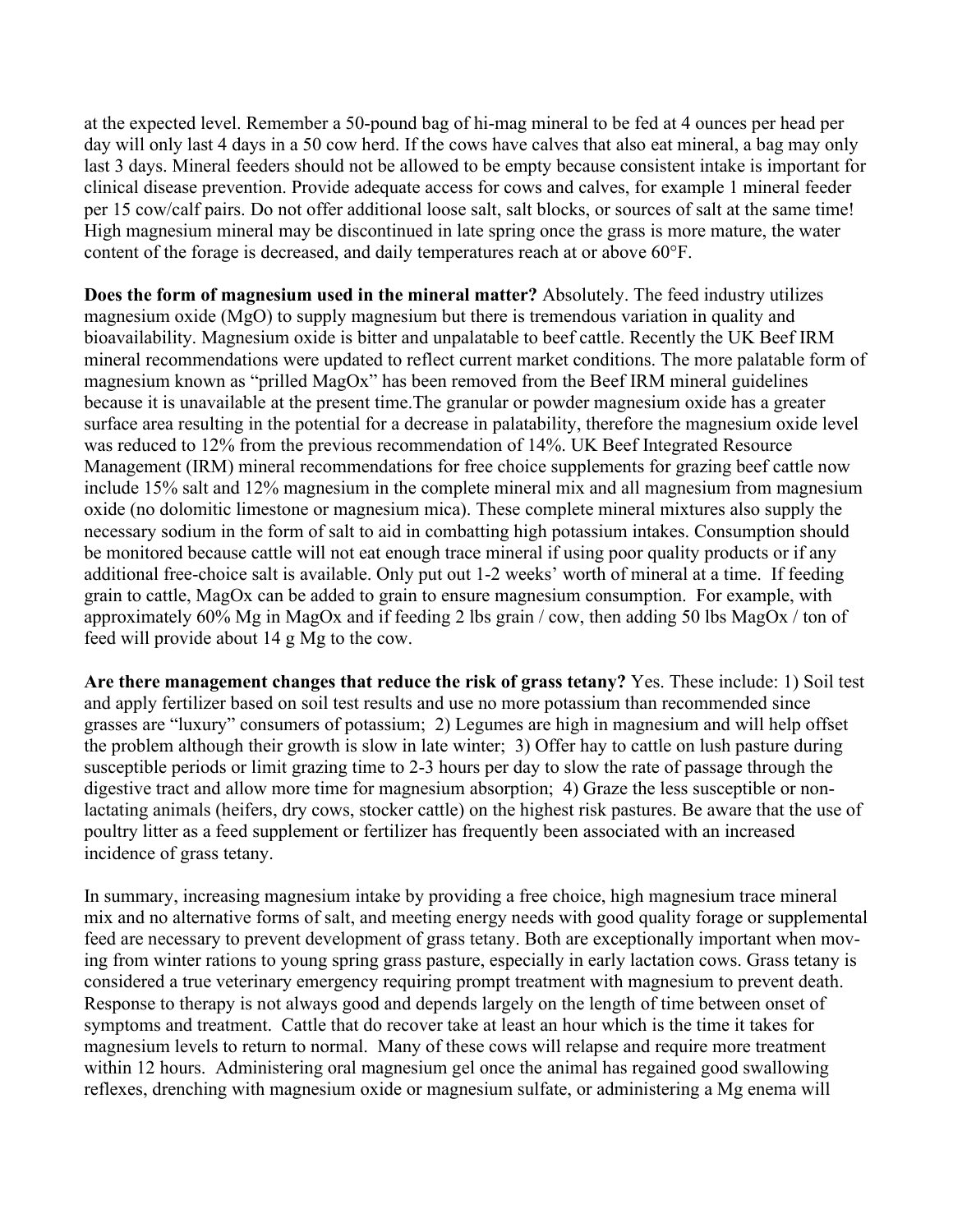reduce the rate of relapse. If grass tetany has occurred within a herd, an effort should be made to immediately increase the intake of magnesium to other herd members to prevent further losses.

#### **Cattle Inventory Revisions**

*Kenny Burdine, Livestock Marketing Specialist University of Kentucky, Josh Maples, Livestock Marketing Specialist Mississippi State University, and James Mitchell, Livestock Marketing Specialist University of Arkansas*

Several things have been written about the 2021 cattle inventory report, which continued to show reduction in the size of the US beef cattle herd. However, the revisions made to the 2019 and 2020 inventories have really gotten more attention, and raised more questions, than the estimates for 2021. There is little question that cattle inventory has decreased over the last couple of years, but how much the cow herd has shrunk is a bit less clear, and these revisions certainly point to a more rapid decrease in inventories than previously thought.

USDA did make changes to several of the 2019 and 2020 estimates and it is important to understand that revisions are very common. Surveys are a major source of information for these inventory reports, but these numbers are adjusted as more information becomes available. Having said that, the revisions made in the January 2021 report were large, especially the revisions to the size of the 2019 and 2020 calf crops. They pulled the 2019 calf crop down by 1.3% and the 2020 calf crop down by 1.9%. In the case of 2020, this amounted to a reduction of more than 660,000 calves. A lot of analysts felt like feedlot placements really didn't support the higher previous calf crop estimate, so this downward revision was not a huge surprise.

However, a logical follow up question involves the estimated number of cows in production. Since the calf crop is not broken out by beef and dairy calves, one must look at combined beef and dairy cow inventory for comparison. But, holding everything else constant, one would expect the size of the cowherd and the size of the calf crop to move together. While the 2020 calf crop was revised downward by 1.9%, the number of cows that were estimated to have calved in 2020 was basically unchanged (it was actually increased by a very small amount).

The calf crop measure is an estimate of calves born within the year. A very simplistic way to look at this is to consider the ratio of cows on January 1 to the calf crop for that calendar year. Going back to 1960, this has averaged about 1.122, which means there are 1.122 cows for every calf in the calf crop. For the year 2020, the estimated ratio of cows on January 1 to the calf crop was 1.158. In fact, going back to 1960, a higher ratio occurred less than 10% of the time and we have to go back to the 1970's to find the last one. This doesn't mean it is unreasonable, but it does make us want to dig a bit deeper.

Ordinarily, something like this points to fertility challenges, meaning more open cows in 2020, and that likely was somewhat at play. But one would also expect a corresponding decrease in cow numbers the following year (2021), assuming the vast majority of those open cows were culled. But, the 0.6% decrease in beef cow numbers for January 1, 2021 doesn't really paint this picture. High cow to calf crop ratios like 2020 are typically associated with heavier liquidation years, like 2012 and 2013. Another hypothesis would be that anticipation of CFAP 3.0 payments may have kept a few more cows around this winter than would have been sold. This may seem like a stretch for what is likely to be a relatively